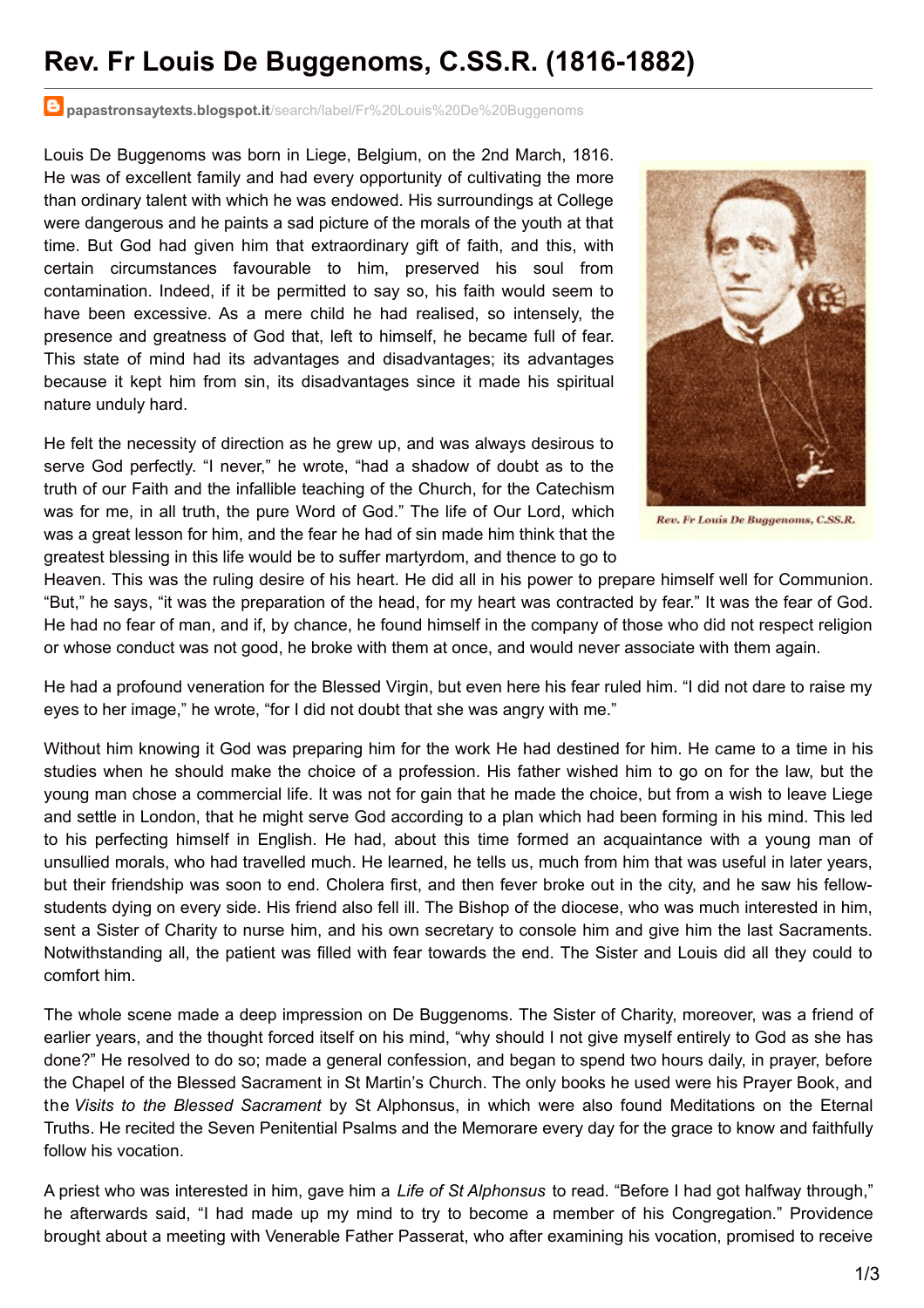him. [Father](http://papastronsaytexts.blogspot.com/search/label/Fr Friedrich Von Held) De Held, then Superior of the house at Liege, when leading him to the door, asked him if he were willing to leave his own country and go, for example to England. "That is just what I should desire," replied the Postulant. He went at once to a neighbouring church, dedicated to St Catherine, and there prostrate before the tabernacle, thanked Our Divine Lord for the grace of his vocation, made his plans as to how he should overcome home difficulties, and begged of God to assist him in the opposition which he expected to meet with. His success, however, in obtaining the permission of his father and mother was marvellous; and in less than ten days he was safe in the novitiate of St Trond.

Louis De Buggenoms received the habit on the Feast of the Nativity of the Blessed Virgin Mary 1837. The Father Rector, who preached on the occasion, compared the Novitiate to a little stream, which becomes in time a great river. "Thus," he said, "those who are little in the novitiate may become great and carry the Congregation into England and elsewhere." At the end of the year St Bede was among the annual patrons, and fell by lot to Brother Buggenoms.

It was not difficult for the novice to see in these things, little in themselves, an opening as to his future life. He had the ordinary trials of the novitiate, to which were added those that are proper to contemplative souls. Besides, he had to resist the entreaties, first of his father, and again of his mother, who, repenting to having consented to allow him to enter the Novitiate, sought to entice him to return once more to the world. He read the life of only one Saint, St John Berchmans, saying that he found in it more than he could imitate. Like his saintly model he made private vows when he had been six months in the Novitiate; he made his public profession on the 8th of September 1838.

After his profession he went to the house of studies at Liege, where he was ordained priest on September 22nd, 1843. In those five years sufferings, both of the interior and of the body, weighed heavily upon him; but all were, doubtless, a preparation for his apostolic life. God allowed him to feel in himself trials, similar to those which he was destined to help others to support. The year after his ordination he set out for England with another Father and Brother [Felician](http://papastronsaytexts.blogspot.com/search/label/Br Felician Dubucquoi). It is not possible to chronicle the hundredth part of all that he did for the glory of God, and the salvation of souls in the difficult circumstances of the nine years which followed, He had a prominent part in the foundation of St Mary's, Clapham, and England is indebted to him for the introduction and solid establishment of the sisters of Notre Dame, who have done much for Catholic education in that country during the last fifty years.

Father Plunkett came to Limerick on the 5th May, 1857; and on the next day, without informing anyone, Father De Buggenoms left for Belgium. He acknowledged afterwards, how much it had cost him, but it was a matter of obedience and that was enough; he had however, only gone as far as Liverpool when a letter from the Father General appointed him to Bishop Eton.

During his stay at Bishop Eton he directed the apostolic labours of the Fathers in England, gave many missions and retreats himself, and was engaged in these works until his frail condition gave way. One morning, immediately after rising, he had a stroke of apoplexy. By Gods' permission he recovered his strength, and then undertook a work for which we may say, God had spared his life.

Father Lans, who was Superior, had long desired to introduce the Redemptoristine Nuns into Ireland. He knew Father De Buggenoms had the talent and tact for this undertaking. No one could be better fitted for the work, for he had sent, during his stay in Limerick, some of his penitents to the Convent of Bruges in Belgium. From thence the new foundation was to be made. Interesting as the details of the preparations are, we must content ourselves with saying that he gave to Ireland in March 1859, the first Convent of the Redemptoristines.

The Nuns chosen to begin the foundation were conducted from Bruges to Dublin by Father De Held. They were met in Dublin by Father De Buggenoms, and were installed in their house on Drumcondra Road, in due form by the Ecclesiastical Superiors. Father De Buggenoms, preached on the occasion, a remarkable sermon on the Contemplative Life, which was afterwards published. While in Dublin he stayed with Judge O'Brien, whose daughter was the first Irish Lady to join the Community after its advent to the country.

The Ceremony of Enclosure took place on March 30th, and on the 8th of April, Miss O'Brien, received the Habit, taking the name of Sister Mary Alphonsus. Father De Buggenoms helped the Superioress and the Community